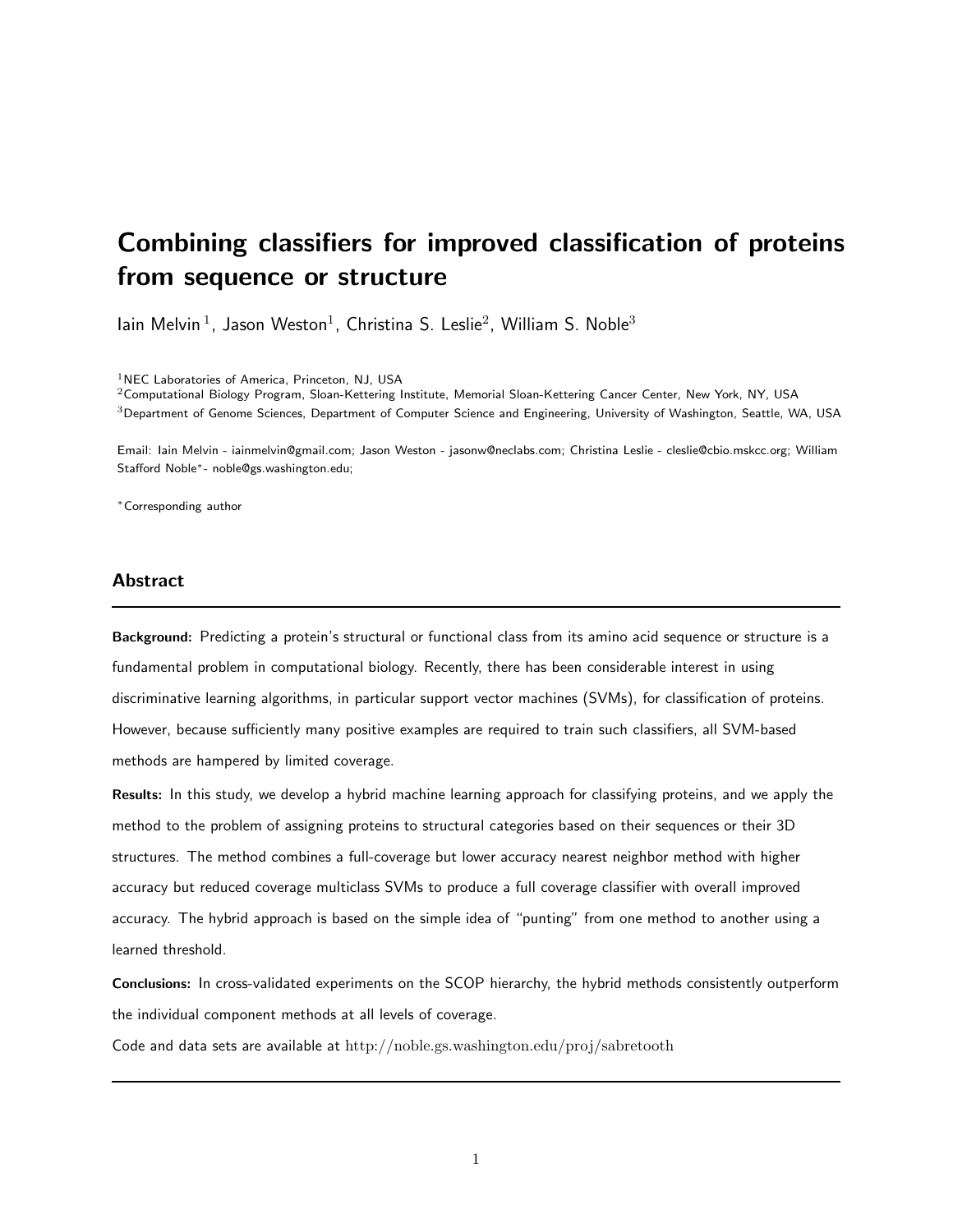## **Background**

To facilitate the automatic annotation of newly sequenced proteins or newly resolved protein structures, we are interested in developing computational methods to automatically assign proteins to structural and functional categories. Traditional computational methods for comparing protein structures depend on pairwise structural alignment programs such as CE [1], DALI [2] or MAMMOTH [3]. Similarly, sequence-based algorithms such as Smith-Waterman [4], BLAST [5], SAM-T98 [6] and PSI-BLAST [7] assign similarity scores to pairs of protein sequences. Using pairwise structural comparisons of a query sequence or structure against a curated database, one can use any of these tools to implement a nearest neighbor (NN) strategy to classify the query.

In 1999, Jaakkola et al. [8] first applied the support vector machine (SVM) classifier [9] to the problem of predicting a protein's structural class from its amino acid sequence. They focused on a particular protein structural hierarchy called the Structural Classification of Proteins (SCOP) [10], and they trained SVMs to recognize novel families within a given superfamily. This seminal work led to the development of many SVM-based protein classifiers (reviewed in [11]), and this work continues up to the present [12–15]. Primarily, these classifiers differ in their kernel functions. In this context, a kernel is a function that defines similarities between pairs of proteins. For this task, a good kernel function is one that allows the SVM to separate proteins easily according to their SCOP categories. In the experiments reported here, we train SVMs to classify amino acid sequences into SCOP superfamilies using the profile kernel [16], which is among the best-performing SVM-based methods.

More recently, several groups have extended SVM-based methods to the classification of protein structures, rather than protein sequences [17–19]. In the current work, for prediction of SCOP superfamilies from structures, we train SVMs using a kernel function based on MAMMOTH [3]. Benchmark experiments have shown that SVM-based discrimination with a MAMMOTH kernel outperforms several other SVM-based methods and also outperforms using MAMMOTH in a nearest neighbor fashion [19].

In this work, we aim to address a fundamental limitation of any SVM-based method, namely, that an SVM can only be trained when a sufficient number of training examples are available. In particular, to train an SVM to recognize a given SCOP category, we must be able to present to the SVM at least a handful of representative proteins. For under-represented SCOP categories, the SVM cannot be trained, and as a result, the classifier has limited coverage. For example, in SCOP version 1.69, 60.2% of the superfamilies contain three or fewer proteins. Failing to make predictions for these small superfamilies significantly decreases the effective accuracy of the SVM-based method, making it impractical for automated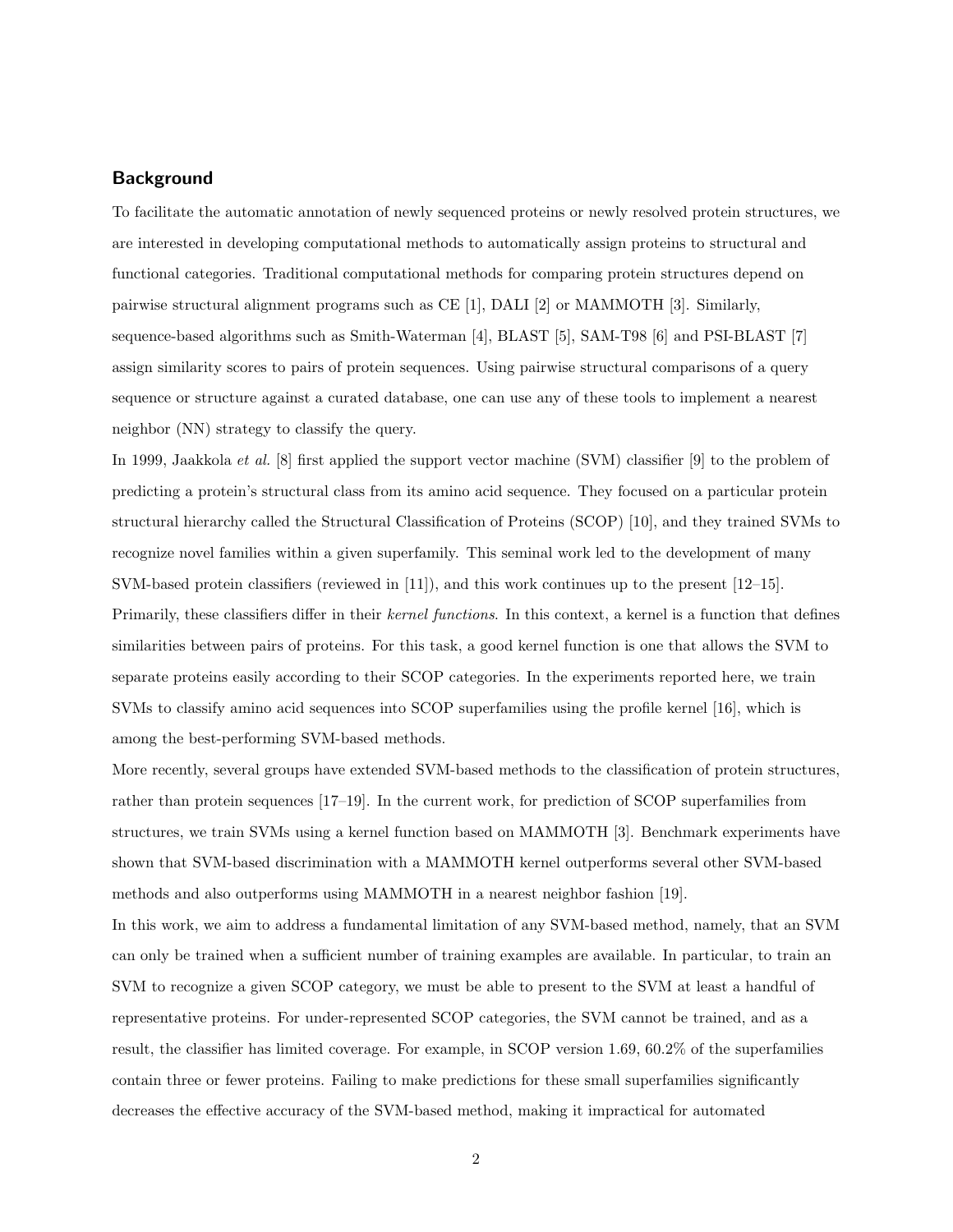classification of the entire SCOP hierarchy.

In this study, we develop a hybrid machine learning approach that we apply to the problems of classifying proteins from sequence or from structure. Our goal is to combine nearest neighbor methods, which in principle have complete coverage over any given data set, with higher accuracy but reduced coverage multiclass SVM approaches to produce a full coverage method with overall improved accuracy. The hybrid approach is based on the simple idea of "punting" from one method to another. We use held-out data to learn a set of score thresholds. At test time, predictions from the primary method that receive scores below the threshold are "punted" to the secondary method. In addition, we consider different coverage thresholds at which to punt out of the secondary method (i.e., abstain from making a prediction altogether), and we compute error rates of the hybrid method at these different coverage levels.

We use this punting method to build hybrid predictors of SCOP superfamilies, taking as input either protein sequences or structures. Using punting, we find that the hybrid methods consistently outperform the individual component methods at all levels of coverage.

## Results Approach

The punting strategy is depicted in Figure 1. In its simplest form (Figure 1A), the strategy relies upon a vector  **of class-specific parameters. These parameters are learned by the algorithm, given a** *single* hyperparameter supplied by the user. A query protein representation is first given to the primary classification method. The classifier produces a predicted classification  $i$  along with a score  $s$ , the magnitude of which indicates the confidence in the prediction. If this score exceeds  $T_i$ , then the current class is predicted. Otherwise, the query is punted to the secondary classifier, which makes its own prediction. Typically, the primary classifier is the one with higher accuracy and lower coverage, although we also experiment with punting in the other direction. It is sometimes preferable to make no prediction at all, rather than make a prediction that is very likely incorrect. In this case, a second set of class-specific thresholds allows the second classifier to punt as well, as shown in Figure 1B.

To learn punting thresholds, we divide our training set into two portions, a classifier training set and a threshold training set, which are used, respectively, to train the classifier and to learn class-specific score thresholds. The user must set a *single* hyperparameter  $\rho$  between 0 and 1, which controls the fraction of examples that one wishes to cover, as illustrated in Figure 2. The algorithm then sets, for each class, the score threshold such that a fraction  $\rho$  of the negative examples from the threshold training set are false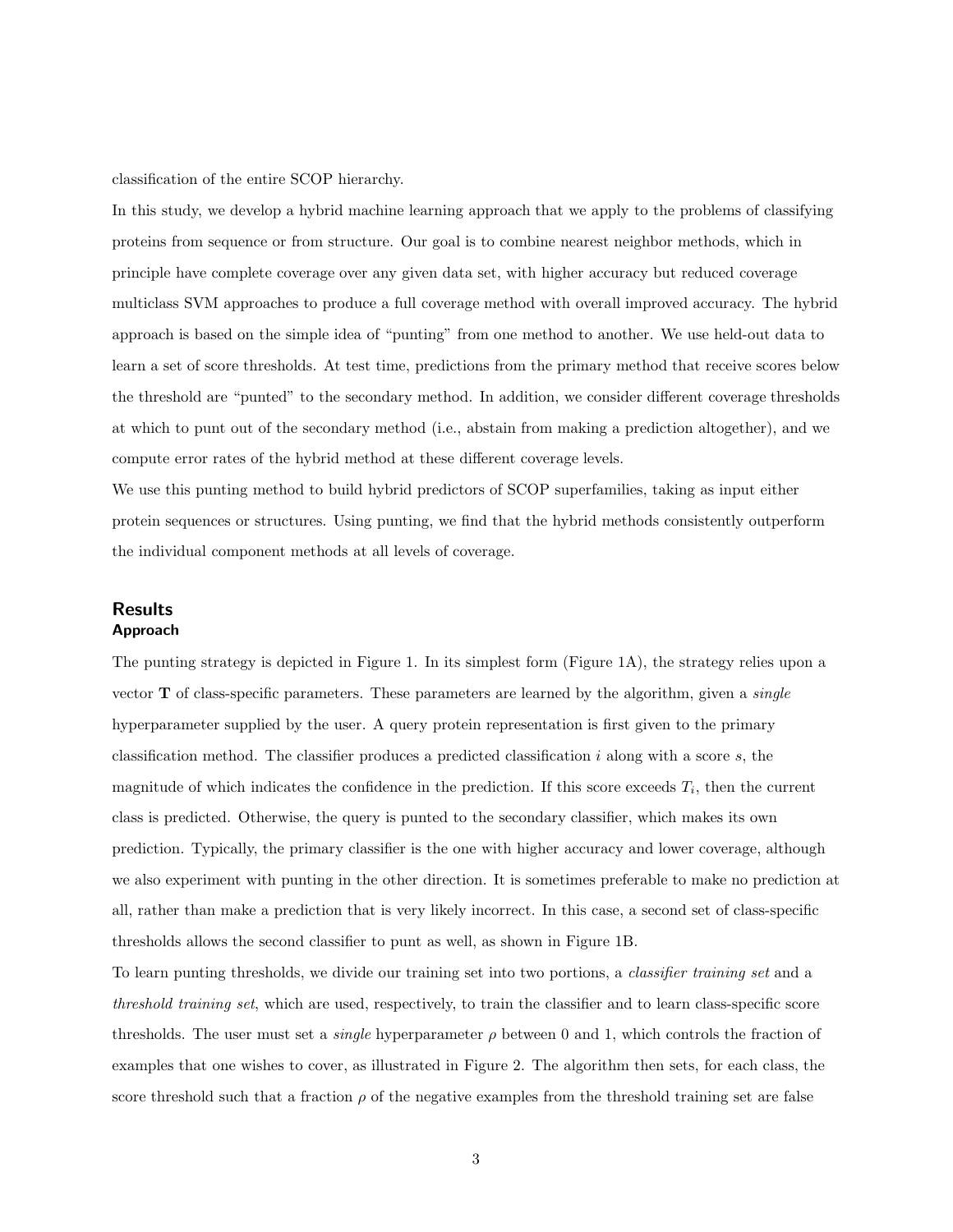positives, given the predictions of that classifier. Hence, when we set  $\rho = 1$  the method will never punt. When we set  $\rho = 0$ , on the other hand, the algorithm is rather unlikely to produce a false positive. Values of  $\rho$  between 0 and 1 yield behavior between these two extremes.

We compare this method to a few simple variants. First, we can apply punting to a *single* method, rather than a hybrid method. In this setting, when the punting algorithm decides to punt, there is simply no prediction made at all. Second, for a given method, rather than having a vector of class-specific score thresholds T, we can use a single threshold that applies to all of the classes predicted. This threshold is selected so that the class-specific SVMs collectively achieve the user-specified coverage on the threshold training set. The motivation for this simpler thresholding strategy is to reduce the risk of overfitting on the threshold training set. If the confidence scores are well calibrated, then this single threshold approach should also perform well; conversely, if the scores are not well calibrated then the multi-threshold method should perform better.

#### Experimental design

We tested two methods for predicting SCOP superfamilies. In the first, we made predictions from amino acid sequences, and in the second we made predictions from protein structures. For prediction from amino acid sequence, we used pairwise alignments based on PSI-BLAST for the nearest neighbor method, and we used the profile kernel [16] to define a kernel representation. For prediction from protein structure, we used structural alignments based on MAMMOTH, both for the nearest neighbor method and to define a kernel representation for training SVMs to recognize SCOP superfamilies [19]. For simplicity, in both cases we used a standard one-vs-all approach for making multiclass predictions from binary SVM classifiers. We divided the data set (all of SCOP version 1.69) into four parts:  $A_{trn}$ ,  $A_{tst}$ ,  $B_{trn}$ ,  $B_{tst}$ . We determined  $A_{trn}$  and  $A_{tst}$  to suit the requirement of training and testing binary SVM superfamily classifiers:  $A_{tst}$ consists of totally held-out families from superfamilies that have 2 or more member families of at least 3 proteins each;  $A_{trn}$  consists of all other families belonging to these superfamilies. Data set B consists of all superfamilies in SCOP that are not covered by data set A. B is then split into train and test by families at random such that the ratio of families for  $B_{tst}/B_{train}$  is equal to the ratio  $A_{tst}/A_{train}$ . The data set for superfamily detection has 74 superfamilies in  $A$  and 1458 superfamilies in  $B$  (total 1532).

We considered punting both from SVMs to the nearest neighbor method and vice versa. When using SVMs as the primary method, we used  $B_{trn}$  as additional negative examples on which to calculate punting thresholds. In the reverse case, because the nearest-neighbor method had accrued no bias in "training," we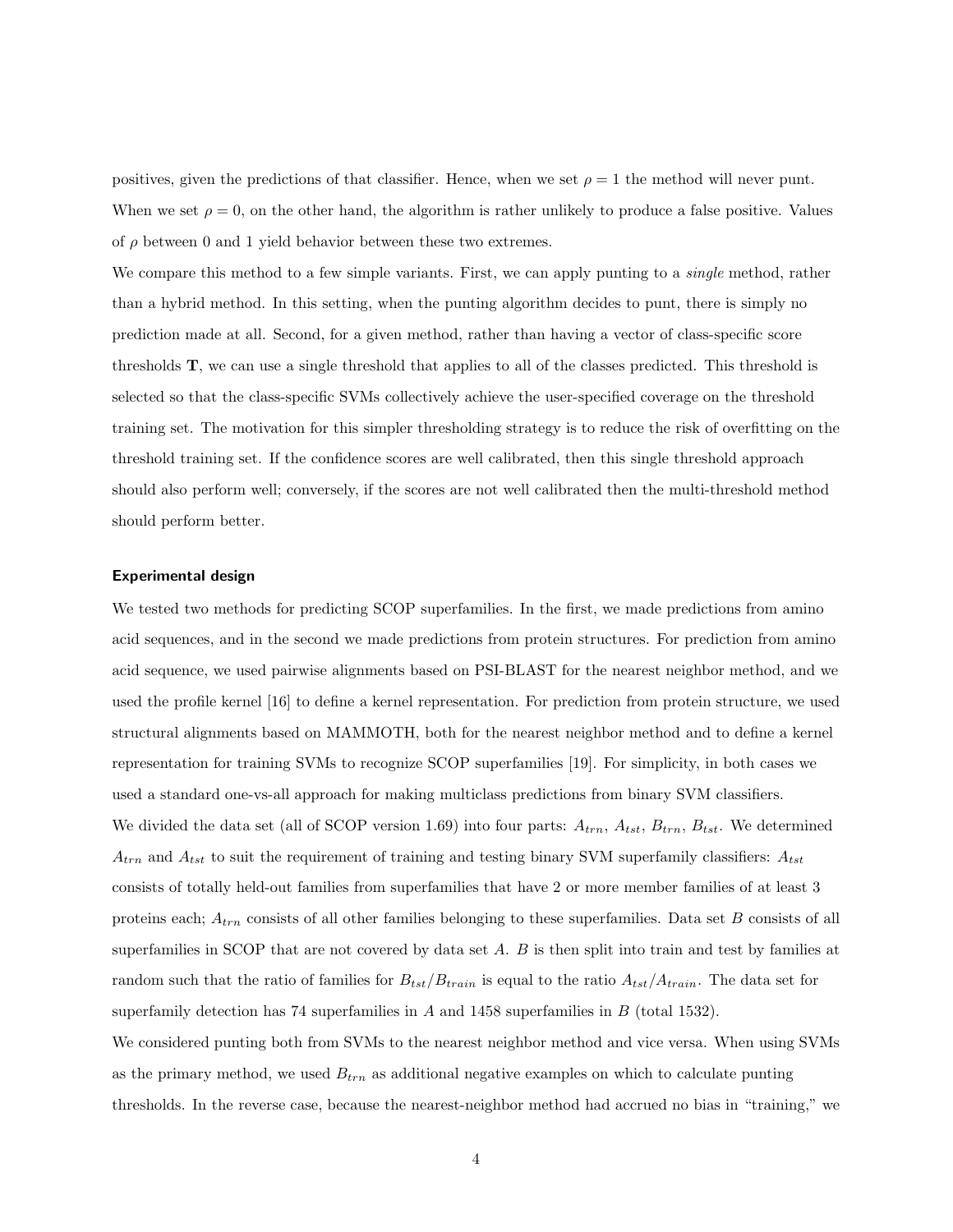used all of the negative superfamilies in  $A_{trn}$  and  $B_{trn}$  to determine thresholds.

## Punting once

Initially, we evaluated superfamily detection performance at full coverage, that is, when we make a prediction for every test example (as in Figure 1A). Results for classification from sequence are shown in the left half of Table 1. Here  $A_{tst}$  consists of held-out families from superfamilies within the coverage of the SVM classifiers;  $B_{tst}$  consists of familes outside of SVM coverage. Consequently, the SVM yields a 100% error rate on  $B_{tst}$ , whereas PSI-BLAST incorrectly classifies 55.7% of these sequences. Conversely, for the sequences within classes covered by the SVM, PSI-BLAST's error rate (49.1%) is significantly higher than the SVM's error rate (24.0%). When we combine the two methods, the overall error rate drops by 10.8% from 51.8% for PSI-BLAST to 40.8% for PSI-BLAST→SVM. To evaluate the statistical significance of the observed differences in performance, we use McNemar's test to compute a p value for the null hypothesis that the same proportion of proteins are correctly classified by both methods. These tests, applied to the entire test set, show that each of the hybrid classifiers performs significantly better than each of the single classifiers; i.e., all four relevant p values are less than 0.01.

Results from the classification of protein structures are shown in the right half of Table 1. For this task, a drop in error rate of 4.5% (30.8% to 26.3%) is achieved from MAMMOTH to MAMMOTH $\rightarrow$ SVM. Again, McNemar's test shows that both hybrid methods outperform both of the single classifiers at  $p < 0.01$ .

#### Punting once versus punting twice

In practical applications, it may be preferable for the classifier to say "I don't know" rather than return an incorrect classification. To achieve this behavior, we included a second level of punting, based on a second set of thresholds (Figure 1B). This strategy allows the classifier to punt completely and not give a prediction for an example. The target percentage for both the primary and final punting thresholds were varied for both hybrid methods, yielding a range of coverage and error rates.

Results for classification over a range of coverages can be seen in Figure 3A for protein sequences and Figure 3B for protein structures. For both tasks, punting in either direction—from the SVM to the nearest neighbor classifier or vice versa—yields higher accuracy than either single method at all coverage rates. The unbalanced error rate used in Figure 3A–B counts the number of proteins in the test set whose SCOP superfamily is incorrectly predicted; hence, this metric implicitly assigns more weight to larger classes. To evaluate the improvement over small classes, we also measured the balanced error rate, in which we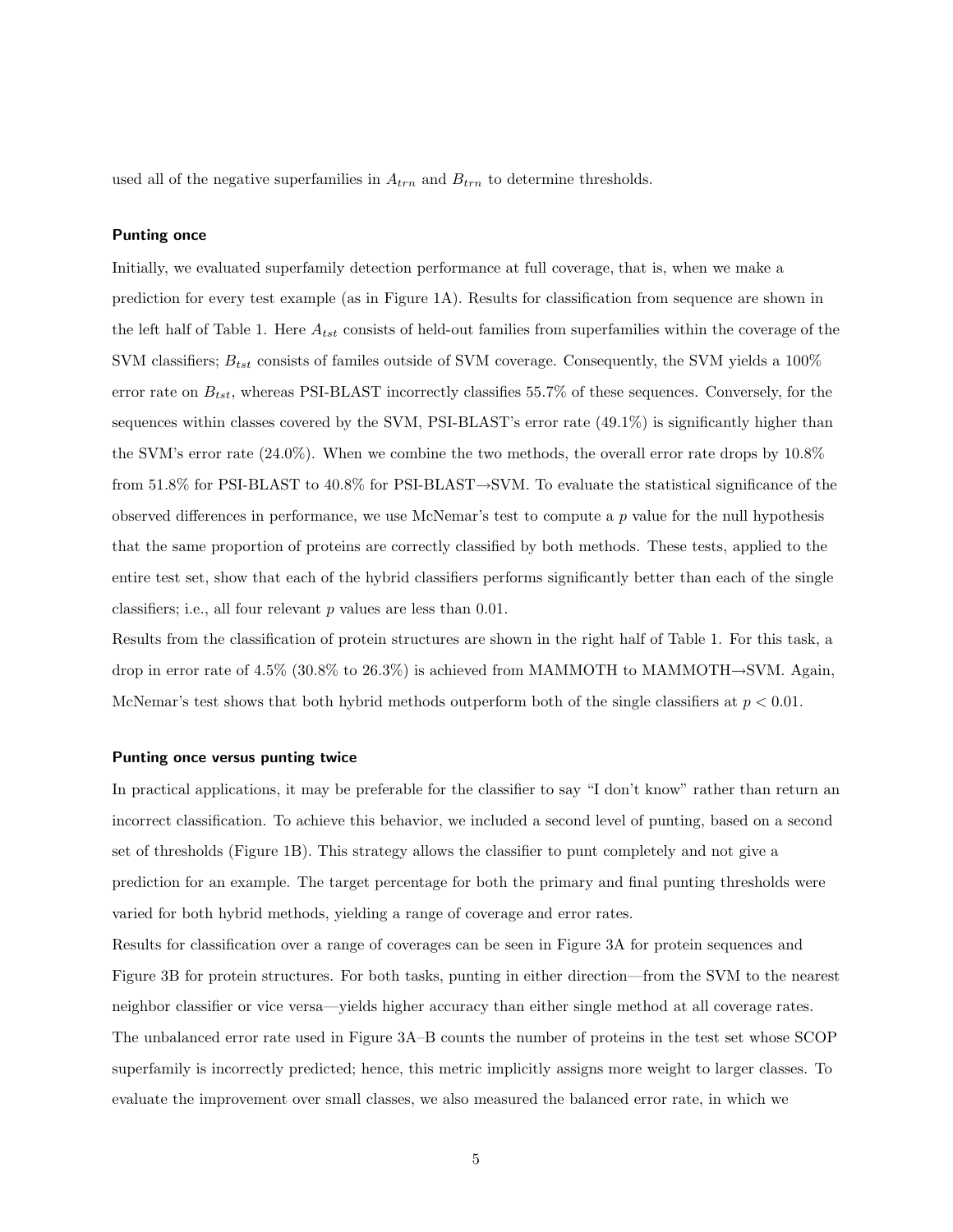compute the error rate separately for each class and then average the resulting values (Figure 3B–C). Again, punting in either direction, we generally achieve higher balanced accuracy with the hybrid method for both classification tasks.

To understand better why the punting procedure produces better overall accuracy, we plot in Figure 4 the percentage of predictions made by the SVM as a function of the total number of predictions. The oscillatory behavior of all four series is a result of the grid search over two independent punting thresholds. The hybrid classifier can either (1) assign a low threshold to punt from method A to method B and a high threshold to make no prediction or (2) assign a high threshold to punt from A to B and a low threshold to make no prediction. These two strategies achieve a similar level of coverage and a similar errror rate but, as shown in Figure 4, the resulting set of predictions may contain quite different percentages of predictions from each of the individual classifiers.

Comparing Figure 4A and 4B, we see a different overall trend for the two classification tasks. For the sequence classification problem, as coverage approaches 100%, the two methods end up sharing predictions almost 50/50. In contrast, for the structure classification problem, the SVM method converges to fewer predictions—MAMMOTH makes approximately twice as many predictions as the SVM at full coverage. This observation may explain why the improvement provided by the hybrid classifier is smaller in the structure classification problem (4.5% decrease in error) compared with the sequence classification problem (10.8% decrease). For the structure classification task, the high coverage classifier (MAMMOTH) is already very good, so adding a second, supervised classifier does not yield a large improvement.

#### Single versus multiple thresholds

Thus far, we have reported results using class-specific thresholds. A simpler approach would be to learn a single, class-indendent threshold for a given classifier. Figure 5 compares the results of these two approaches for the hybrid methods on both classification tasks. For classification of protein structures, using class-specific thresholds consistently improves the overall performance. In contrast, when we apply the same analysis to classification by sequence, we find there is no benefit from using multiple thresholds. Using multiple thresholds should help when the class-specific classifiers are not well calibrated; i.e., when an observed score of  $X$  always corresponds to the same class-conditional posterior probability. Thus, these results suggest that the E-values returned by MAMMOTH are not as well calibrated as those computed by PSI-BLAST.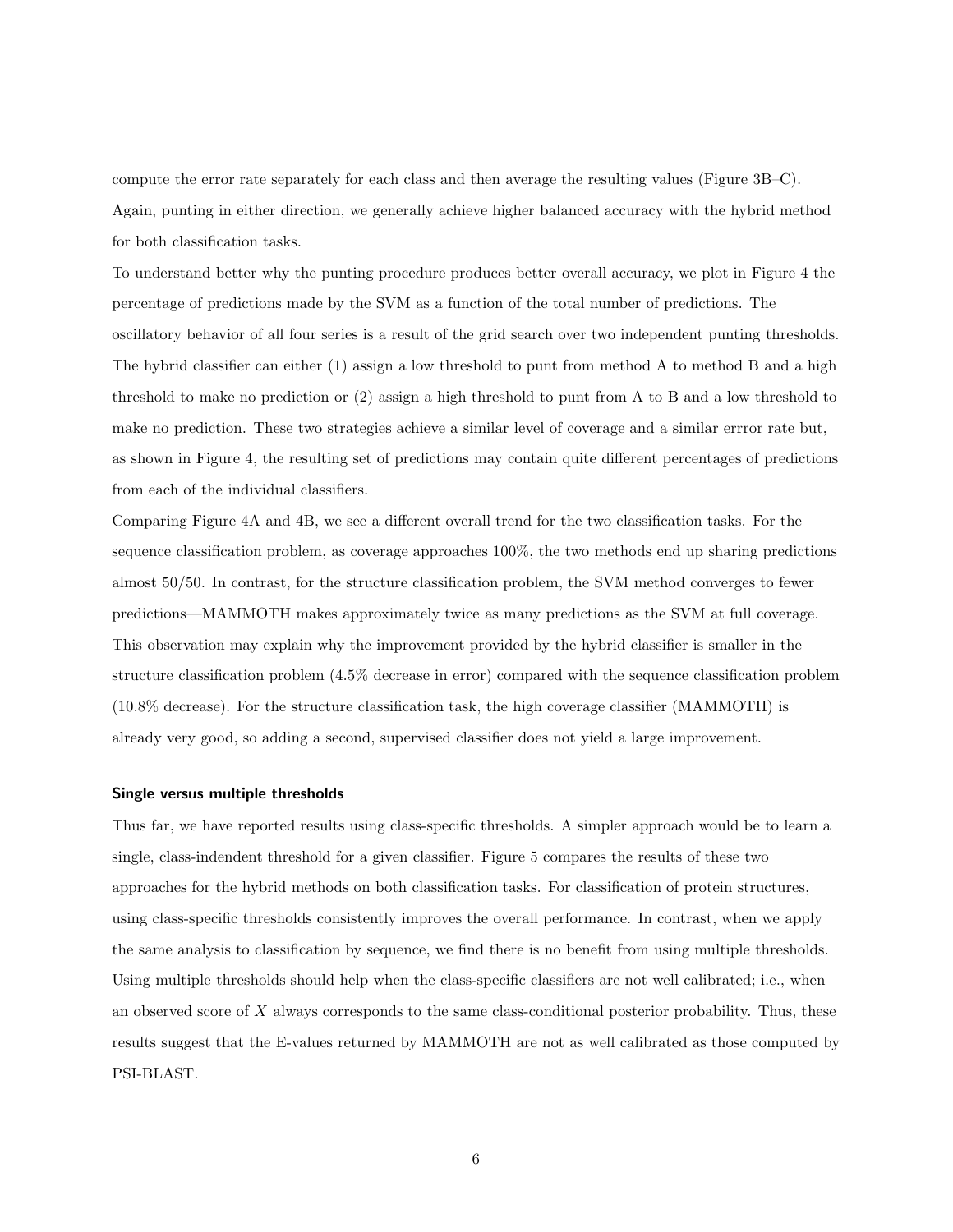#### Combining low and high coverage methods

As mentioned above, approximately 60% of the SCOP superfamilies in our data set contain fewer than three members. The punting methodology allows us to predict members of these superfamilies, even though an SVM is not trained for small superfamilies. Moreover, if the high coverage (NN) classifier incorrectly places a member of a large superfamily into a small superfamily, then the low coverage classifier (SVM) can correct this error, because it has high accuracy for large superfamilies.

An alternative to the approach described here would be to attempt to train an SVM even for superfamilies with one or two members. In this case, we could still punt from the SVM to NN or vice versa. We do not expect, however, this approach to yield a significant improvement, because SVMs are not designed to work well from so few examples. Figure 6 provides evidence to support this claim. For both sequence and structure based prediction experiments, we plot the accuracy for SVMs over NNs averaged over all superfamilies less than or equal to a given size. One can see that as the superfamily size increases, the accuracy gain of SVM over NN increases. For the sequence-based prediction problem, for small superfamily sizes, SVM is on average outperformed by NN. For example, the average accuracy of SVM and NN for all superfamilies less than size 30 is 0.3956 and 0.4762 respectively. In contrast, for all superfamilies *larger* than size 30 the averages are 0.6578 and 0.4714 respectively.

If the effect shown in Figure 6 were not a problem—i.e., if both classifiers worked well enough across all superfamily sizes—then one could use standard methods for combining classifiers, such as a voting scheme. However, even in such a case, one would still not be able to control the accuracy versus coverage of predictions. This flexibility, which is provided by the punting strategy, is one of the main contributions of our work.

#### Punting as stacked generalization

Stacked generalization [20] is a general scheme for optimizing the generalization error of several classifiers by learning how to combine them accurately. The basic idea is to (i) train each classifier on the same problem and then (ii) use a second set of data to learn a combining scheme when using these classifiers. One example of this approach is that in stage (ii) one could construct a feature space whose inputs are the guesses of the classifiers trained in stage (i), so training a linear classifier in stage (ii) would mean learning a weighted majority vote over the classifiers. However, the stacked generalization approach, as Wolpert describes it, can include any two-stage method of combination. In that sense, our punting method is an instance of stacked generalization where the second stage learns a function that chooses which classifier to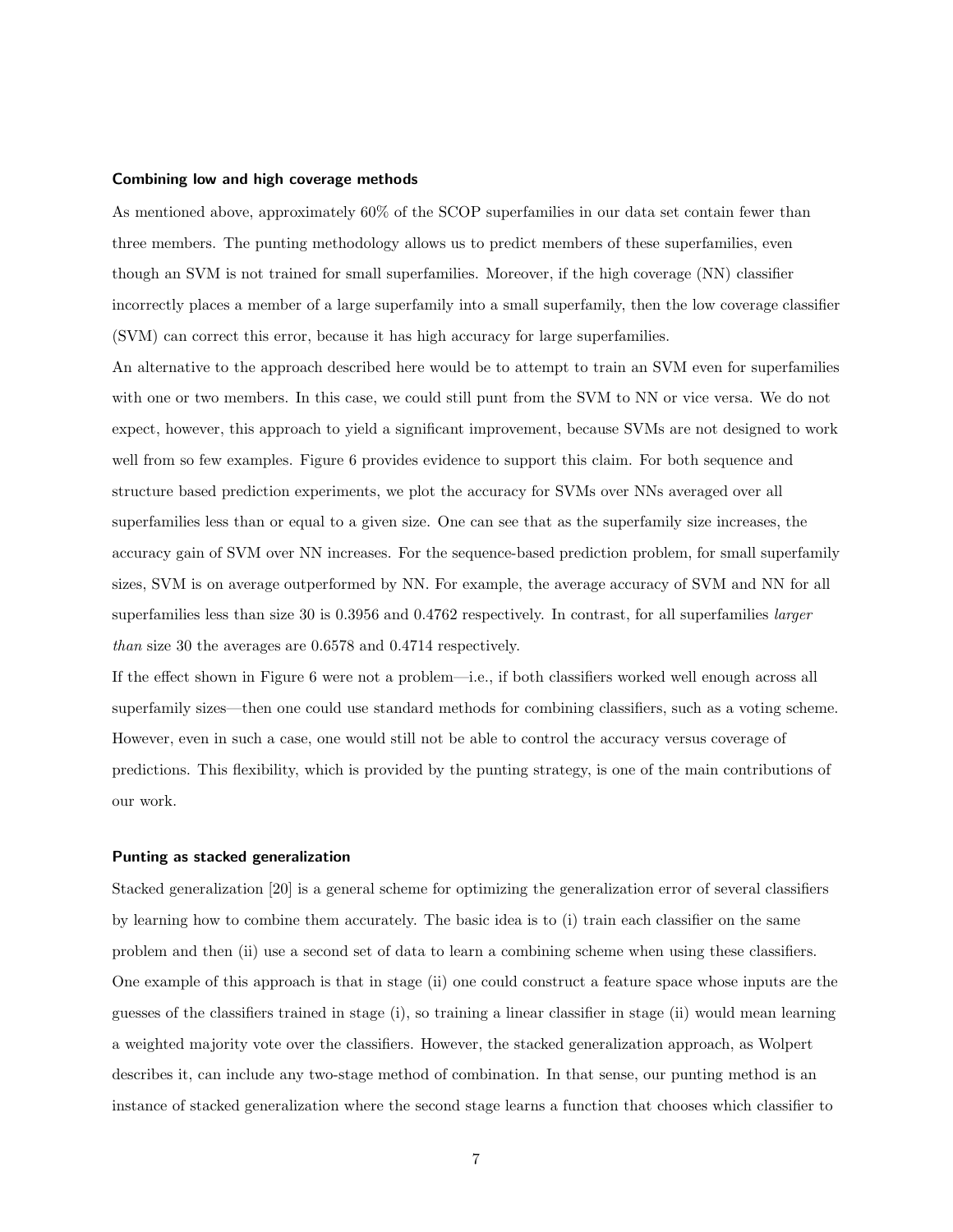apply, depending on the magnitude of the real-valued outputs (i.e., the classifier decides when to punt). Just as in stacked generalization, we divide our data set into two portions: one for training stage (i), the classifiers, and one for training stage (ii), the punting thresholds. However, Wolpert neither describes the use of punting for choosing classifiers, nor for finding a trade-off between coverage and accuracy of the resulting combined classifier, making our approach a novel instance of his general scheme.

## AutoSCOP comparison

We compared the performance of our hybrid classifiers with that of the webserver AutoSCOP [21]. AutoSCOP uses a database built from SCOP 1.69, as does our method. To test both methods, we therefore created a dataset of 100 new protein domains from SCOP version 1.73. We combined the dataset used in this study, consisting of 11,944 sequences from Astral version 1.69, with 9,536 sequences from Astral version 1.73, and we clustered the combined set using a 40% sequence identity threshold. We then identified clusters that contained only sequences from version 1.73, and we extracted the longest sequence from each of these clusters. This procedure yielded a total of 2285 novel domain sequences, which are members of 698 distinct SCOP superfamilies. Finally, we randomly selected 100 of these sequences for use in our test. Results for superfamily detection can be found in Table 2. Our simple hybrid classifier achieves a 27% error rate, which is nearly as good as the 25% error rate achieved by AutoSCOP. Most of the difference between the methods arises for small superfamilies, where the SVM is not applicable. For superfamilies that are covered by an SVM, the SVM error rate  $(3/38 = 7.9\%)$  is less than half AutoSCOP's error rate  $(7/38 = 18.4\%).$ 

## **Discussion**

We have described a simple method of combining a high coverage, low accuracy classifier with a low coverage, high accuracy classifier, based on learning a collection of class-specific thresholds from held-out data. For SCOP superfamily recognition from structure and sequence, the resulting hybrid classifiers yield consistently lower error rates across a wide range of coverage.

A priori, punting seems most intuitive when the low-coverage/high-accuracy classifier punts to the high-coverage/low-accuracy classifier. However, the results in Figure 3 suggest that, for the combination of SVM and NN classifiers applied to SCOP classification, punting in the opposite direction is slightly more effective. We speculate that the best performance will be obtained when the primary classifier is the one that returns the most accurate confidence measure in its predictions, rather than the most accurate

8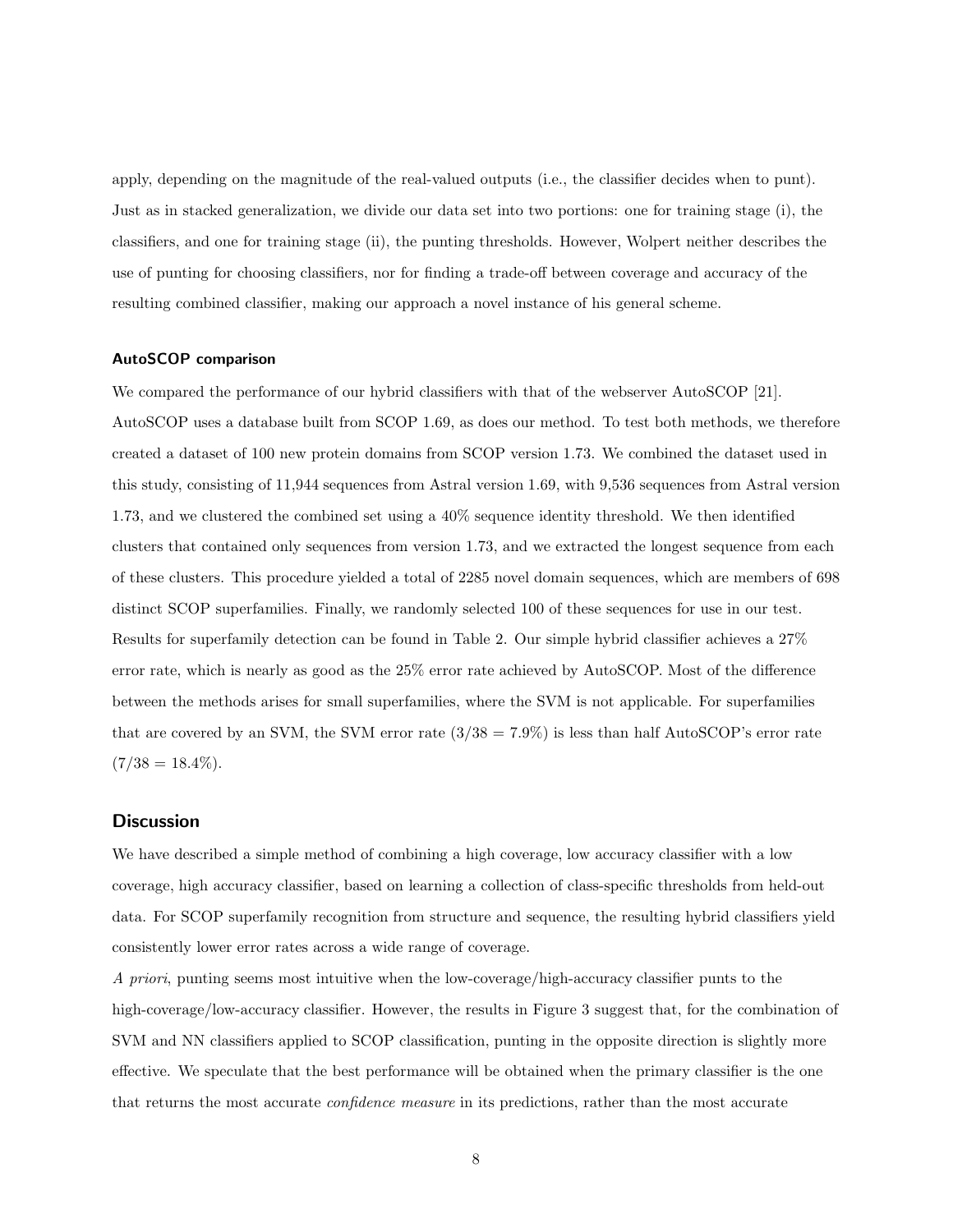generalization performance. In this way, if the primary classifier always punts accurately when it is incorrect, then the combined generalization performance can be optimized. Hence, the NN→SVM hybrid may be slightly better than the SVM→NN hybrid because the NN method punts more accurately. One of the primary contributions of this work is to make SVM-based classifiers practically applicable. Although they have been shown to provide superior performance for protein classification problems in which the number of examples is large enough, SVMs have not been used in practice because of their limited coverage. On the other hand, the goal of this paper is not to argue that SVMs are better than other methods, but to show how to make an SVM classifier practical, by giving it complete coverage. Our results presumably generalize to other supervised classification algorithms, though we have not tested this hypothesis directly.

For simplicity of exposition, we have used a simple one-vs-all approach to multiclass SVM classification. In practice, it is generally preferable to use a more complex multiclass approach such as code learning [13]. Combining code-learning with the punting approach described here yields even lower error rates than are shown in Figure 3 (data not shown). In general it is straightforward to combine any pair of (low and high coverage) classifiers using our approach. The only prerequisite is that they provide a real-valued output for each class, and that these values are correlated with the confidence in their predictions. From these outputs we can learn punting thresholds.

In this work, we use a relatively simple strategy to define the data for learning punting thresholds given the user-specified hyperparameter  $\rho$ . More complex internal cross-validation schemes would likely yield slightly better performance and increased running time.

Eventually, rather than combining two existing classifiers, we would like to train a single classifier that has the advantages of both systems in one. This approach would obviate the need for the punting strategy described here. We are currently investigating approaches to this problem by training a ranking based algorithm, rather than a class predictor.

## Authors' contributions

The authors jointly conceived and designed the experiments and wrote the manuscript. Iain Melvin carried out the experiments.

## Acknowledgements

This work was supported by National Institutes of Health award R01 GM74257.

9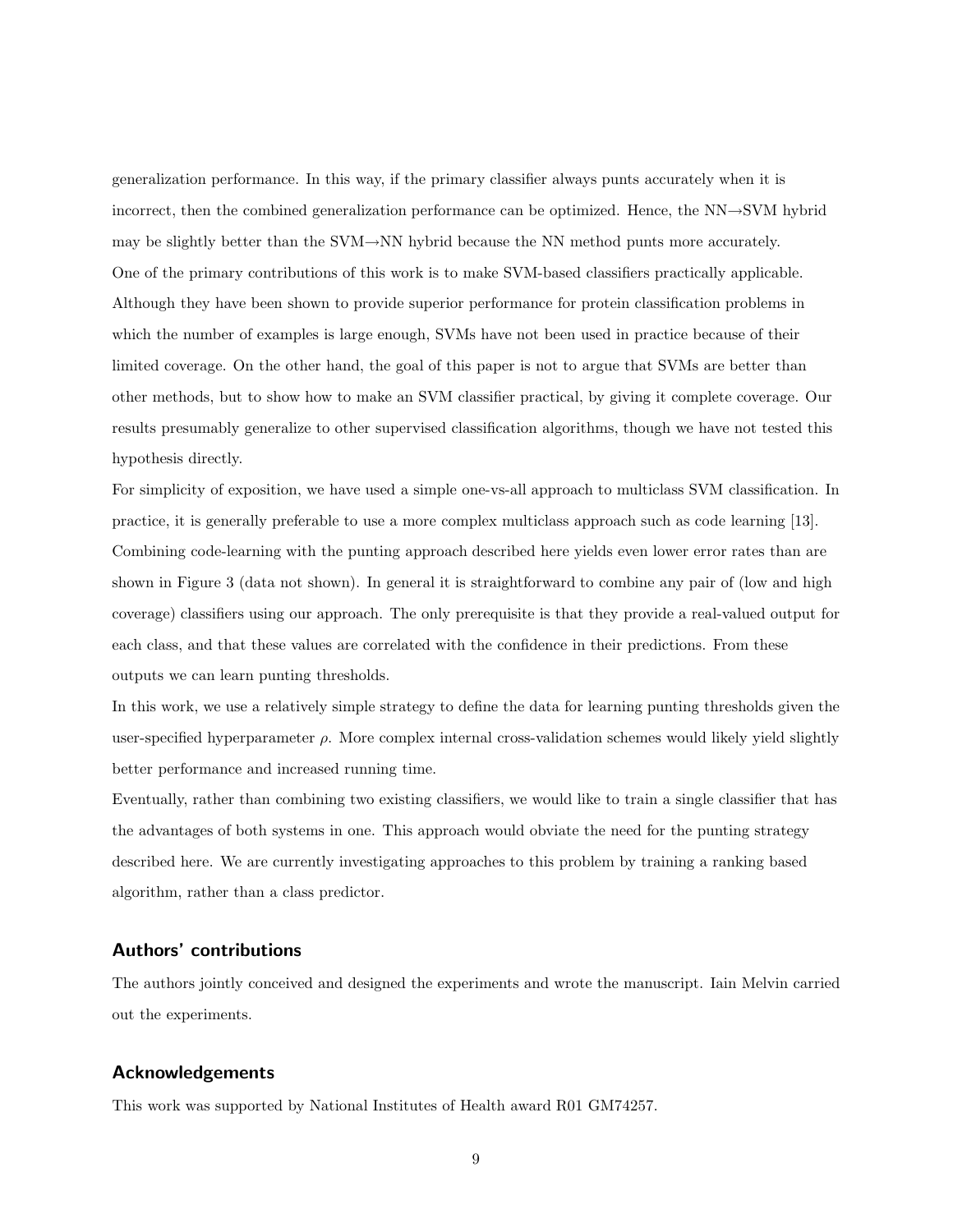## **References**

- 1. Shindyalov IN, Bourne PE: Protein structure alignment by incremental combinatorial extension (CE) of the optimal path. Protein Engineering 1998, 11:739–747.
- 2. Holm L, Sander C: Protein Structure Comparison by Alignment of Distance Matrices. Journal of Molecular Biology 1993, 233:123–138.
- 3. Ortiz AR, Strauss CEM, Olmea O: MAMMOTH (Matching molecular models obtained from theory): An automated method for model comparison. Protein Science 2002, 11:2606-2621.
- 4. Smith T, Waterman M: Identification of common molecular subsequences. Journal of Molecular Biology 1981, 147:195–197.
- 5. Altschul SF, Gish W, Miller W, Myers EW, Lipman DJ: A basic local alignment search tool. Journal of Molecular Biology 1990, 215:403–410.
- 6. Karplus K, Barrett C, Hughey R: Hidden Markov models for detecting remote protein homologies. Bioinformatics 1998, 14(10):846–56.
- 7. Altschul SF, Madden TL, Schaffer AA, Zhang J, Zhang Z, Miller W, Lipman DJ: Gapped BLAST and PSI-BLAST: A new generation of protein database search programs. Nucleic Acids Research 1997, 25:3389–3402.
- 8. Jaakkola T, Diekhans M, Haussler D: Using the Fisher kernel method to detect remote protein homologies. In Proceedings of the Seventh International Conference on Intelligent Systems for Molecular Biology, Menlo Park, CA: AAAI Press 1999:149–158.
- 9. Boser BE, Guyon IM, Vapnik VN: A Training Algorithm for Optimal Margin Classifiers. In 5th Annual ACM Workshop on COLT. Edited by Haussler D, Pittsburgh, PA: ACM Press 1992:144–152.
- 10. Murzin AG, Brenner SE, Hubbard T, Chothia C: SCOP: A structural classification of proteins database for the investigation of sequences and structures. Journal of Molecular Biology 1995, 247:536–540.
- 11. Noble WS: Support vector machine applications in computational biology. In Kernel methods in computational biology. Edited by Schoelkopf B, Tsuda K, Vert JP, Cambridge, MA: MIT Press 2004:71–92.
- 12. Melvin I, Ie E, Kuang R, Weston J, Noble WS, Leslie C: SVM-fold: a tool for discriminative multi-class protein fold and superfamily recognition. BMC Bioinformatics 2007, 8(Suppl 4):S2.
- 13. Melvin I, Ie E, Weston J, Noble WS, Leslie C: Multi-class protein classification using adaptive codes. Journal of Machine Learning Research 2007, 8:1557–1581.
- 14. Rangwala H, Karypis G: Building multiclass classifiers for remote homology detection and fold recognition. BMC Bioinformatics 2006, 16(7):455.
- 15. Shamim MT, Anwaruddin M, Nagarajaram HA: Support vector machine-based classification of protein folds using the structural properties of amino acid residues and amino acid residue pairs. Bioinformatics 2007, 23(24):3320–3327.
- 16. Kuang R, Ie E, Wang K, Wang K, Siddiqi M, Freund Y, Leslie C: Profile-based string kernels for remote homology detection and motif extraction. Journal of Bioinformatics and Computational Biology 2005, 3(3):527–550.
- 17. Dobson PD, Doig AJ: Predicting Enzyme Class From Protein Structure Without Alignments. Journal of Molecular Biology 2005, 345:187–199.
- 18. Borgwardt K, Ong CS, Schoenauer S, Vishwanathan S, Smola A, Kriegel HP: Protein Function Prediction via Graph Kernels. Bioinformatics 2005, 21(Suppl. 1):i47–i56.
- 19. Qiu J, Hue M, Ben-Hur A, Vert JP, Noble WS: A structural alignment kernel for protein structures. Bioinformatics 2007, 23(9):1090–1098.
- 20. Wolpert D: Stacked generalization. Neural Networks 1992, 5(2):241–259.
- 21. Jan E Gewehr VH, Zimmer R: AutoSCOP: Automated Prediction of SCOP Classifications using Unique Pattern-Class Mappings. Bioinformatics 2007, 23(10):1203–1210.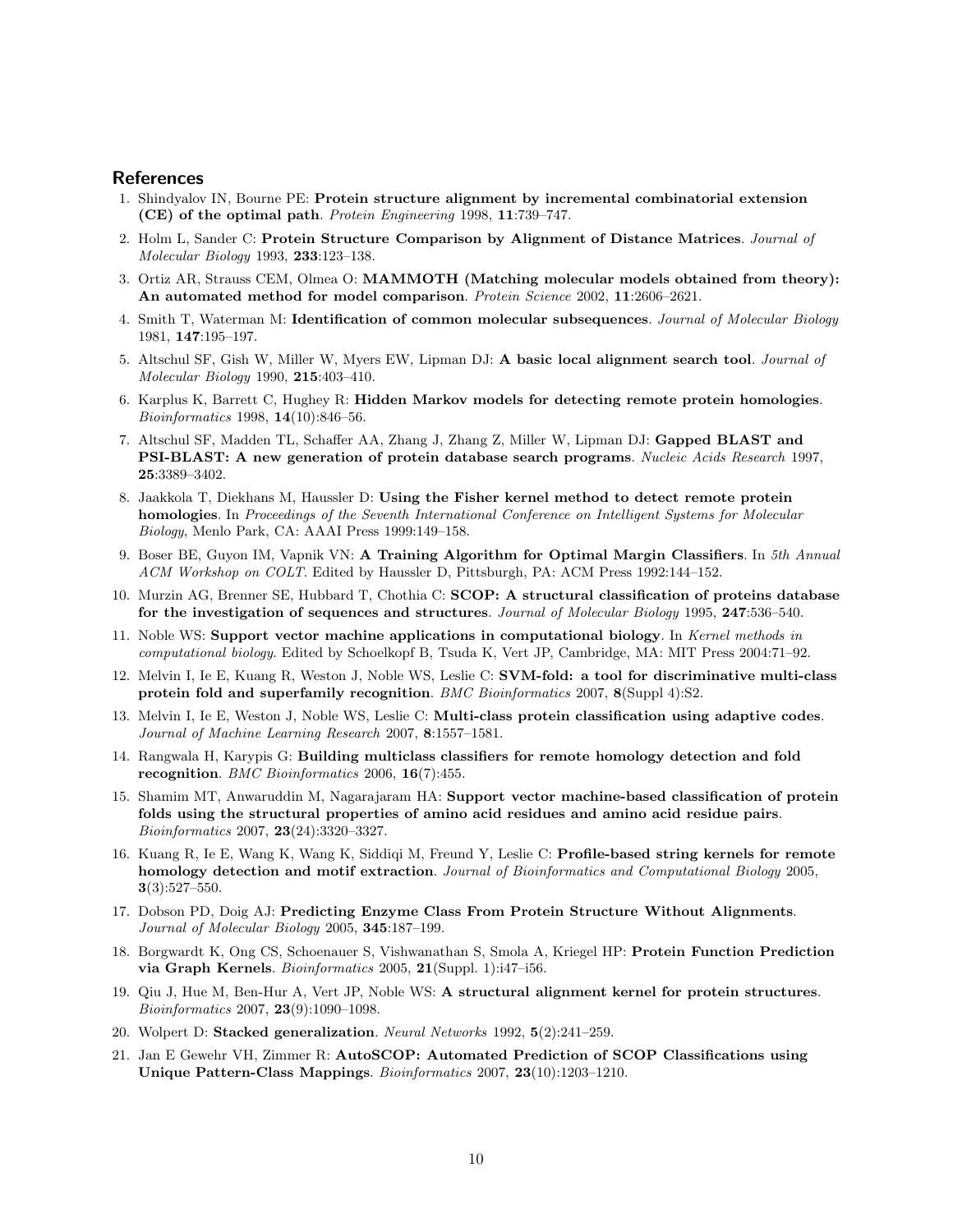# Figures Figure  $1 - Two$  punting strategies

(A) Two classifiers are combined to produce a hybrid classifier with improved accuracy and coverage. The punting thresholds  $(\mathbf{T} = [T_1, \ldots, T_n])$  are class-dependent and are set using held-out data. (B) This approach is similar to  $(A)$ , except that using two vectors of punting thresholds— $T<sup>1</sup>$  for the primary classifier and  $T^2$  for the secondary classifier—allows the method sometimes to make no prediction at all.

#### Figure 2 – Learning punting thresholds

The punting threshold is learnt according to the percentage of false positives in a validation set. The figure illustrates, for a simulated data set of 20 positive and 20 negative examples, three choices of threshold: 0%, 5% or 20% false positives.

## Figure 3 – Hybrid methods for protein classification yield lower error for all coverage values.

The figures plot (A,B) unbalanced error rates and (C,D) balanced error rates as a function of unbalanced coverage. In panels  $(A)$  and  $(C)$ , we are classifying protein sequences; in panels  $(B)$  and  $(D)$ , we are classifying protein structures.

#### Figure 4 – Percentage of predictions made by the SVM

Each panel plots, for one of the two classification tasks, the percentage of predictions made by the SVM as a function of the total number of predictions made.

### Figure  $5 -$  The value of using class-specific thresholds

The figure compares, for both hybrid methods on both classification tasks, the performance when using a single threshold for all classes versus using class-specific learnt thresholds.

### Figure 6 – SVM performs better than NN for larger superfamily sizes

The figure plots the accuracy of NN and SVM classifiers (y-axis), averaged over all superfamilies less than or equal to a given size  $(x-axis)$  for classification from  $(A)$  sequence and  $(B)$  structure.